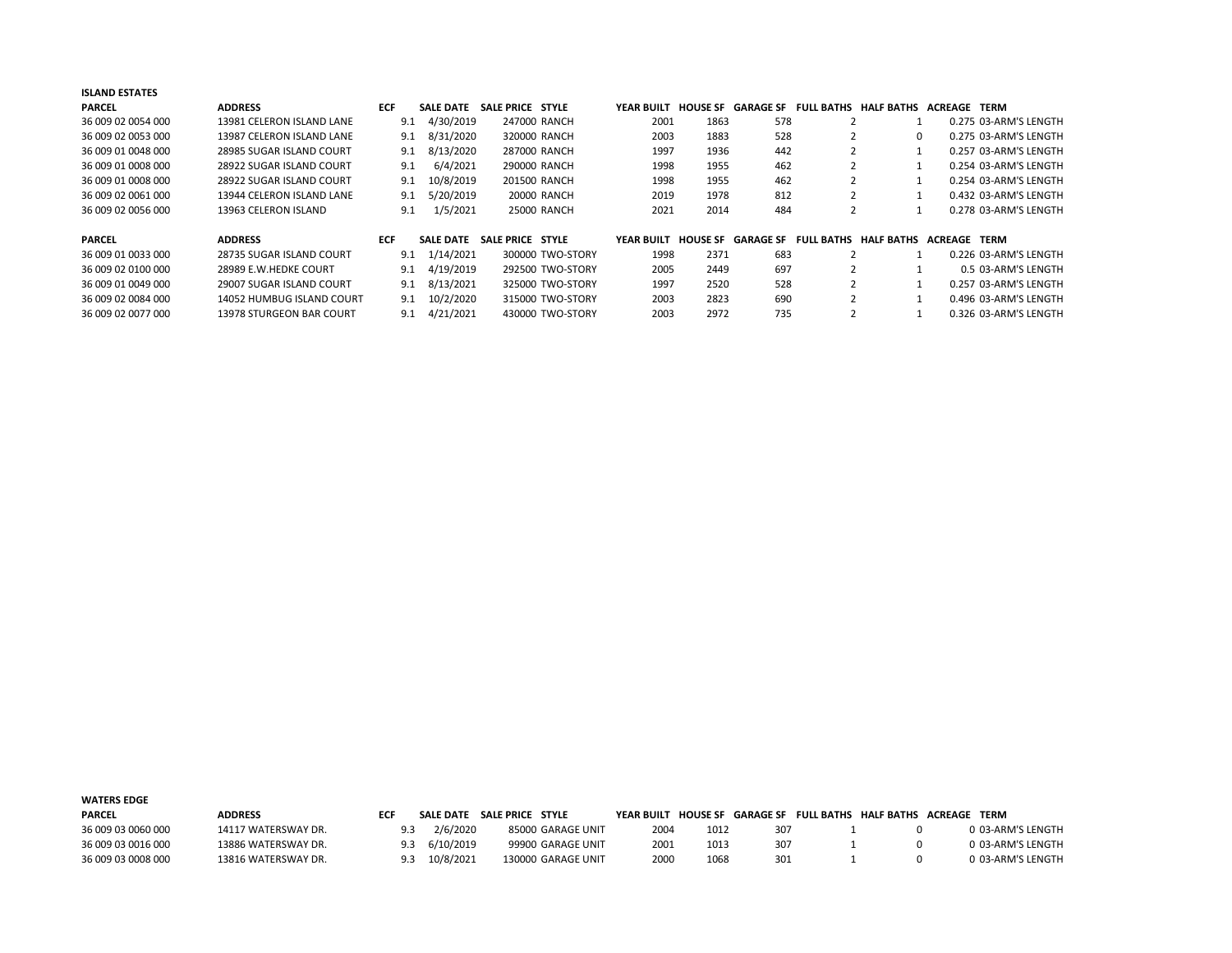| 36 009 03 0008 000 | 13816 WATERSWAY DR. | 9.3        | 2/19/2020        | 88000 GARAGE UNIT  | 2000       | 1068            | 301              |                   | $\Omega$          | 0 03-ARM'S LENGTH |
|--------------------|---------------------|------------|------------------|--------------------|------------|-----------------|------------------|-------------------|-------------------|-------------------|
| 36 009 03 0076 000 | 13967 WATERSWAY DR. |            | 9.3 10/23/2020   | 110000 GARAGE UNIT | 2002       | 1068            | 301              |                   | 0                 | 0 03-ARM'S LENGTH |
| 36 009 03 0028 000 | 13986 WATERSWAY DR. | 9.3        | 10/5/2020        | 90250 GARAGE UNIT  | 2004       | 1068            | 301              |                   |                   | 0 03-ARM'S LENGTH |
| <b>PARCEL</b>      | <b>ADDRESS</b>      | <b>ECF</b> | <b>SALE DATE</b> | SALE PRICE STYLE   | YEAR BUILT | <b>HOUSE SF</b> | <b>GARAGE SF</b> | <b>FULL BATHS</b> | <b>HALF BATHS</b> | ACREAGE<br>TERM   |
| 36 009 03 0019 000 | 13920 WATERSWAY DR. | 9.3        | 6/28/2019        | 93000 RANCH        | 2001       | 978             | 215              |                   | 0                 | 0 03-ARM'S LENGTH |
| 36 009 03 0007 000 | 13810 WATERSWAY DR. | 9.3        | 6/21/2019        | 105000 RANCH       | 2000       | 978             | 215              |                   |                   | 0 03-ARM'S LENGTH |
|                    |                     |            |                  |                    |            |                 |                  |                   |                   |                   |
| <b>PARCEL</b>      | <b>ADDRESS</b>      | <b>ECF</b> | <b>SALE DATE</b> | SALE PRICE STYLE   | YEAR BUILT | <b>HOUSE SF</b> | <b>GARAGE SF</b> | <b>FULL BATHS</b> | HALF BATHS        | TERM<br>ACREAGE   |
| 36 009 03 0070 000 | 13993 WATERSWAY DR. | 9.3        | 8/10/2021        | 139000 TWO-STORY   | 2002       | 1092            | 215              |                   |                   | 0 03-ARM'S LENGTH |
| 36 009 03 0058 000 | 14113 WATERSWAY DR. | 9.3        | 8/9/2021         | 128000 TWO-STORY   | 2004       | 1092            | 215              |                   |                   | 0 03-ARM'S LENGTH |
| 36 009 03 0006 000 | 13812 WATERSWAY DR. |            | 9.3 12/31/2019   | 94500 TWO-STORY    | 2000       | 1092            | 215              |                   |                   | 0 03-ARM'S LENGTH |
| 36 009 03 0005 000 | 13814 WATERSWAY DR. |            | 9.3 12/27/2019   | 85500 TWO-STORY    | 2000       | 1092            | 215              |                   | 0                 | 0 03-ARM'S LENGTH |
| 36 009 03 0021 000 | 13954 WATERSWAY DR. | 9.3        | 4/26/2019        | 98000 TWO-STORY    | 2001       | 1092            | 215              |                   |                   | 0 03-ARM'S LENGTH |

| <b>PAGE 11 OFF WATER</b> |                     |     |                  |                  |              |            |                 |           |                                    |                                   |
|--------------------------|---------------------|-----|------------------|------------------|--------------|------------|-----------------|-----------|------------------------------------|-----------------------------------|
| <b>PARCEL</b>            | <b>ADDRESS</b>      | ECF | <b>SALE DATE</b> | SALE PRICE STYLE |              | YEAR BUILT | <b>HOUSE SF</b> | GARAGE SF | FULL BATHS HALF BATHS ACREAGE TERM |                                   |
| 36 011 03 0077 000       | 29112 DENISON       |     | 7/7/2020         |                  | 65000 RANCH  |            | 751             |           |                                    | 0.105 03-ARM'S LENGTH             |
| 36 011 02 0105 000       | 29821 MUNRO         |     | 2/5/2021         |                  | 113500 RANCH | 1920       | 842             | 0         |                                    | 0.101 03-ARM'S LENGTH             |
| 36 011 02 0100 000       | 29861 MUNRO         | 11  | 9/25/2019        |                  | 124500 RANCH | 1988       | 892             | 260       |                                    | 0.101 03-ARM'S LENGTH             |
| 36 011 03 0060 000       | 29069 DENISON       | 11  | 5/23/2019        |                  | 145000 RANCH | 1971       | 1001            | 420       |                                    | 0.106 03-ARM'S LENGTH             |
| 36 011 03 0059 000       | 29103 DENISON       | 11  | 6/20/2019        |                  | 120000 RANCH | 1970       | 1013            | 440       |                                    | 0.106 03-ARM'S LENGTH             |
| 36 011 03 0075 000       | 29102 DENISON       |     | 6/1/2020         |                  | 20000 RANCH  | 2021       | 1723            | 484       |                                    | 0.209 03-ARM'S LENGTH             |
| 36 011 01 0190 002       | <b>29288 LOWELL</b> |     | 12/4/2019        |                  | 120000 RANCH | 1946       | 2318            | 440       |                                    | 0.08 19-MULTI PARCEL ARM'S LENGTH |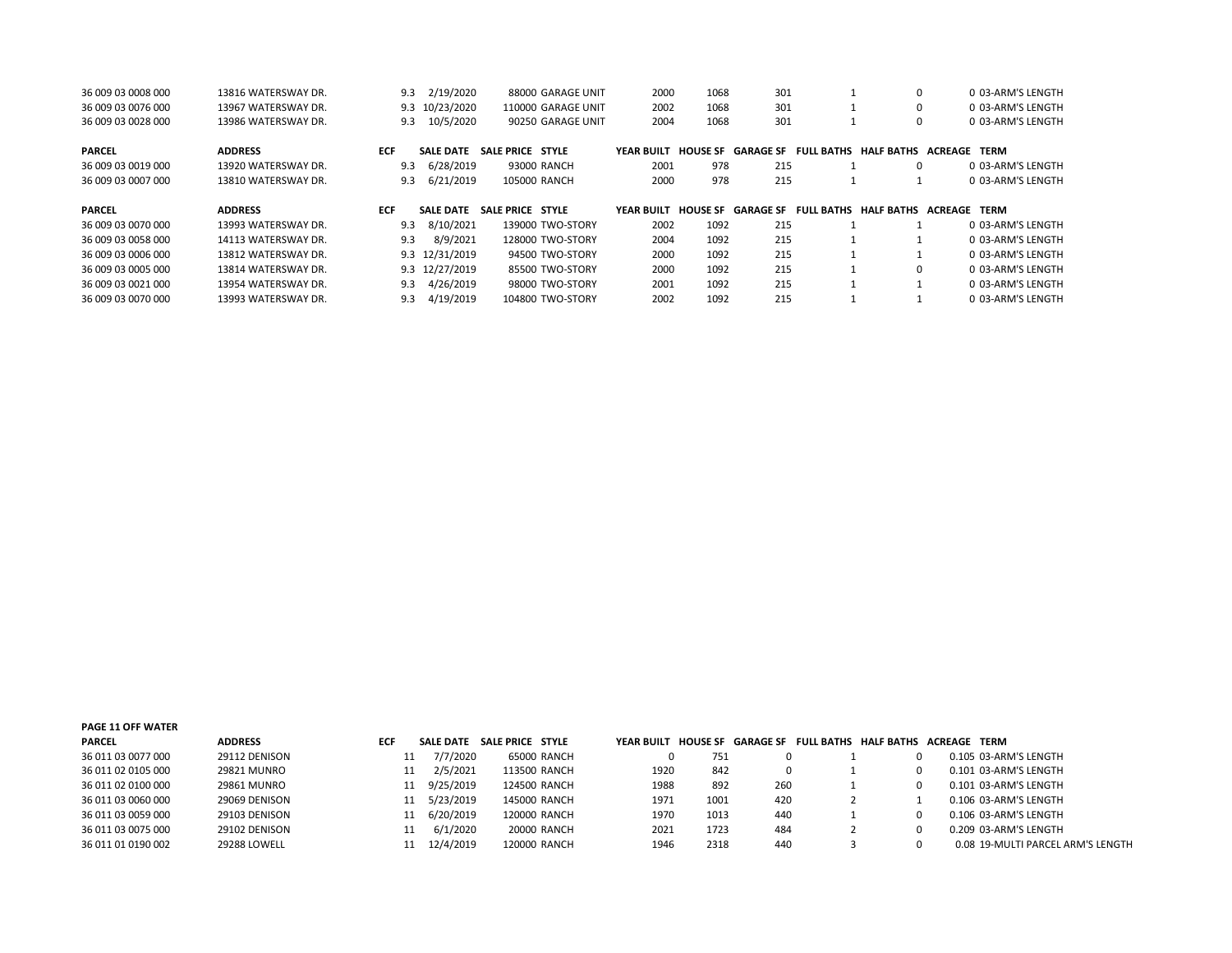| <b>PARCEL</b>      | <b>ADDRESS</b>      | <b>ECF</b> | <b>SALE DATE</b> | SALE PRICE STYLE |                  | <b>YEAR BUILT</b> |                 | <b>HOUSE SF GARAGE SF</b> | <b>FULL BATHS HALF BATHS</b> | ACREAGE             | TERM                               |
|--------------------|---------------------|------------|------------------|------------------|------------------|-------------------|-----------------|---------------------------|------------------------------|---------------------|------------------------------------|
| 36 011 02 0106 000 | 29811 MUNRO         |            | 11 10/28/2019    |                  | 51500 1.25 STORY | 1920              | 919             | 319                       | 0                            |                     | 0.101 03-ARM'S LENGTH              |
| <b>PARCEL</b>      | <b>ADDRESS</b>      | <b>ECF</b> | <b>SALE DATE</b> | SALE PRICE STYLE |                  | <b>YEAR BUILT</b> | <b>HOUSE SF</b> | <b>GARAGE SF</b>          | <b>FULL BATHS HALF BATHS</b> | <b>ACREAGE TERM</b> |                                    |
| 36 011 02 0092 000 | 29854 MUNRO         |            | 3/12/2020<br>11  |                  | 103000 TWO-STORY | 1969              | 1305            | 0                         |                              |                     | 0.101 03-ARM'S LENGTH              |
| 36 011 01 0151 000 | 29247 ADAMS         |            | 5/24/2020<br>11  |                  | 180000 TWO-STORY | 2004              | 1408            | 0                         |                              |                     | 0.092 03-ARM'S LENGTH              |
| 36 011 01 0145 001 | 13248 CORAL         |            | 4/23/2020<br>11  |                  | 89000 TWO-STORY  | 1940              | 1570            | 0                         |                              |                     | 0.061 03-ARM'S LENGTH              |
| 36 011 01 0145 001 | 13248 CORAL         |            | 4/2/2020<br>11   |                  | 72000 TWO-STORY  | 1940              | 1570            | 0                         |                              |                     | 0.061 03-ARM'S LENGTH              |
| 36 011 01 0152 000 | 29239 ADAMS         |            | 7/20/2020<br>11  |                  | 129900 TWO-STORY | 1920              | 1700            | 0                         | 0                            |                     | 0.092 03-ARM'S LENGTH              |
| 36 011 01 0187 000 | <b>29252 LOWELL</b> |            | 4/20/2020<br>11  |                  | 182000 TWO-STORY | 1920              | 1824            | 461                       | 0                            |                     | 0.092 03-ARM'S LENGTH              |
| 36 011 02 0177 000 | <b>29460 LOWELL</b> |            | 8/27/2019<br>11  |                  | 385000 TWO-STORY | 1973              | 2176            | 748                       | $\Omega$                     |                     | 0.135 19-MULTI PARCEL ARM'S LENGTH |
| 36 011 02 0101 300 | 29854 ADAMS         |            | 9/30/2020<br>11  |                  | 190000 TWO-STORY | 1920              | 2229            | 869                       | 0                            |                     | 0.202 03-ARM'S LENGTH              |
| 36 011 01 0188 000 | <b>29268 LOWELL</b> |            | 7/15/2019<br>11  |                  | 289000 TWO-STORY | 1997              | 2291            | 527                       |                              |                     | 0.184 03-ARM'S LENGTH              |
| 36 011 02 0178 002 | 29468 LOWELL        |            | 5/22/2019<br>11  |                  | 341000 TWO-STORY | 1973              | 2305            | 440                       | 0                            |                     | 0.135 19-MULTI PARCEL ARM'S LENGTH |
| 36 011 03 0068 000 | 29020 DENISON       |            | 12/3/2021<br>11  |                  | 199900 TWO-STORY |                   | 2322            | 231                       |                              |                     | 0.314 03-ARM'S LENGTH              |
| 36 011 02 0175 000 | 29448 LOWELL        | 11         | 9/3/2020         |                  | 490000 TWO-STORY | 1970              | 2800            | 1083                      |                              |                     | 0.202 19-MULTI PARCEL ARM'S LENGTH |

| <b>LAKESIDE OF GIB</b> |                            |       |                            |             |            |     |   |   |                                                       |                   |
|------------------------|----------------------------|-------|----------------------------|-------------|------------|-----|---|---|-------------------------------------------------------|-------------------|
| <b>PARCEL</b>          | <b>ADDRESS</b>             | ECF   | SALE DATE SALE PRICE STYLE |             | YFAR BUILT |     |   |   | HOUSE SF GARAGE SF FULL BATHS HALF BATHS ACREAGE TERM |                   |
| 36 012 03 0009 000     | 29589 W JEFFERSON, UNIT 9  | 12.03 | 6/24/2021                  | 52000 RANCH |            | 608 | 0 |   |                                                       | 0 03-ARM'S LENGTH |
| 36 012 03 0010 000     | 29589 W JEFFERSON, UNIT 10 |       | 12.03 10/15/2021           | 71000 RANCH |            | 783 |   | 0 | $\Omega$                                              | 0 03-ARM'S LENGTH |
| 36 012 03 0007 000     | 29565 W JEFFERSON, UNIT 7  | 12.03 | 8/3/2021                   | 67000 RANCH |            | 787 |   | 0 | $\Omega$                                              | 0 03-ARM'S LENGTH |
| 36 012 03 0003 000     | 29565 W JEFFERSON, UNIT 3  | 12.03 | 1/30/2020                  | 52919 RANCH |            | 787 | 0 |   | 0                                                     | 0 03-ARM'S LENGTH |
| 36 012 03 0006 000     | 29565 W JEFFERSON, UNIT 6  |       | 12.03 12/10/2019           | 60000 RANCH |            | 787 |   | 0 | <sup>0</sup>                                          | 0 03-ARM'S LENGTH |
|                        |                            |       |                            |             |            |     |   |   |                                                       |                   |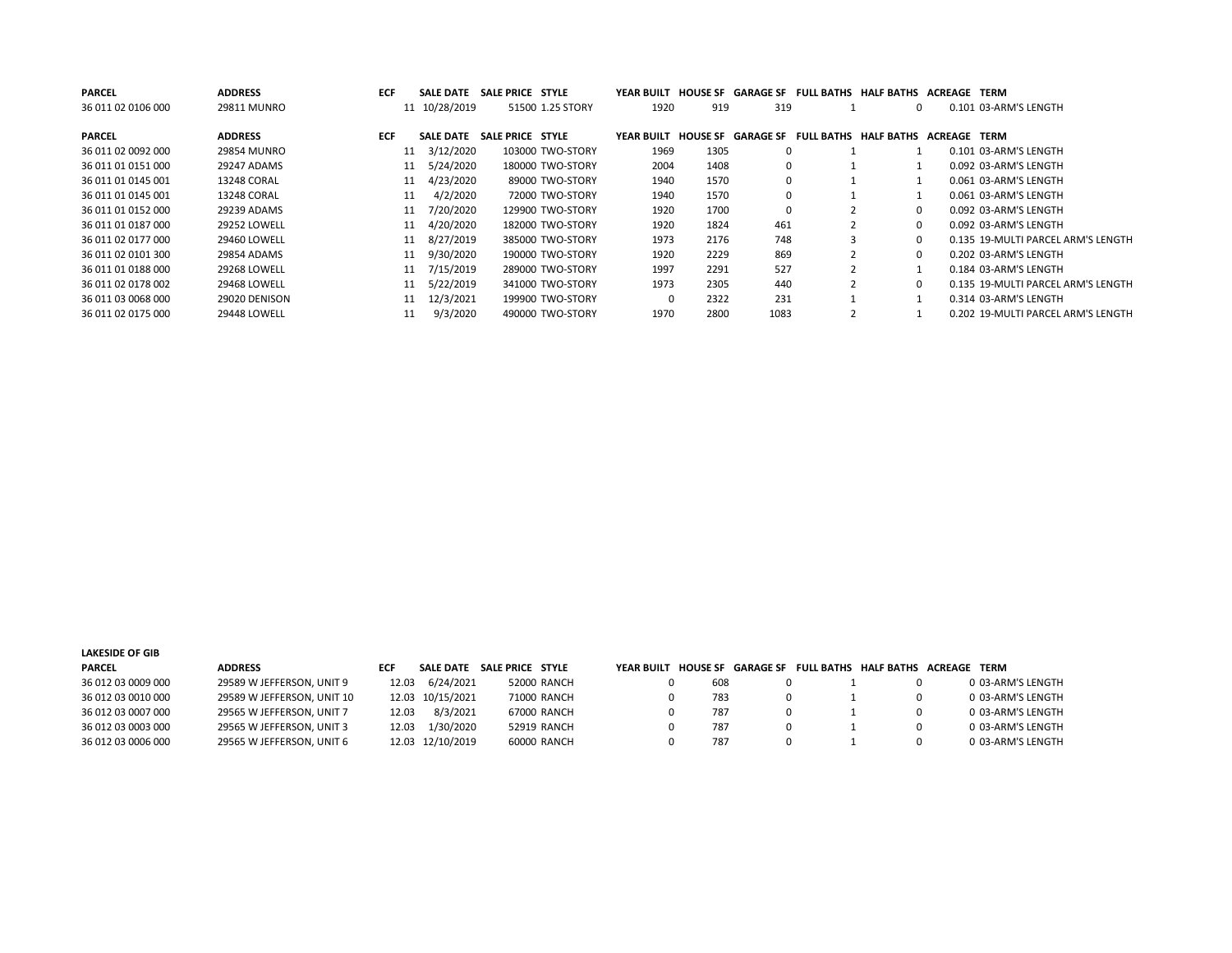| <b>BELLA VISTA</b> |                             |            |                  |                  |            |      |  |                                                       |                   |
|--------------------|-----------------------------|------------|------------------|------------------|------------|------|--|-------------------------------------------------------|-------------------|
| <b>PARCEL</b>      | <b>ADDRESS</b>              | <b>FCF</b> | <b>SALE DATE</b> | SALE PRICE STYLE | YEAR BUILT |      |  | HOUSE SF GARAGE SF FULL BATHS HALF BATHS ACREAGE TERM |                   |
| 36 012 02 0009 000 | 29307 W JEFFERSON, UNIT #9  |            | 12.1 10/23/2019  | 87000 TWO-STORY  | 1996       | 1122 |  |                                                       | 0 03-ARM'S LENGTH |
| 36 012 02 0010 000 | 29307 W JEFFERSON, UNIT #10 | 12.1       | 7/22/2019        | 70000 TWO-STORY  | 1996       | 1192 |  |                                                       | 0 03-ARM'S LENGTH |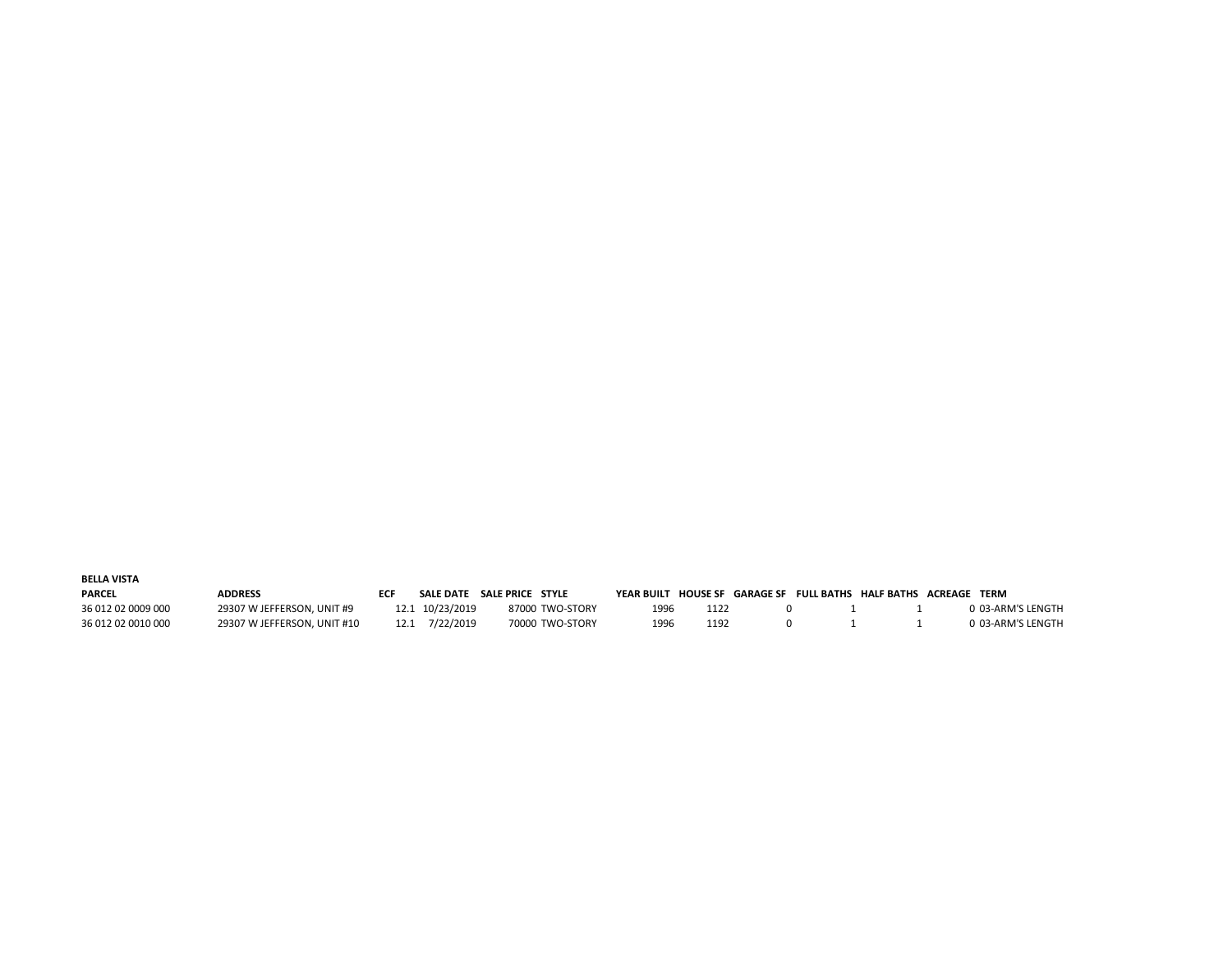| PAGE 17 & 18 ON CANAL |                       |            |    |                            |                  |                   |      |      |     |                |                                                                  |                       |
|-----------------------|-----------------------|------------|----|----------------------------|------------------|-------------------|------|------|-----|----------------|------------------------------------------------------------------|-----------------------|
| <b>PARCEL</b>         | <b>ADDRESS</b>        | <b>ECF</b> |    | SALE DATE SALE PRICE STYLE |                  |                   |      |      |     |                | YEAR BUILT HOUSE SF GARAGE SF FULL BATHS HALF BATHS ACREAGE TERM |                       |
| 36 017 01 1077 000    | 30008 POINTE          |            | 17 | 9/7/2021                   |                  | 240000 RANCH      | 1972 | 1036 | 308 |                | 0                                                                | 0.146 03-ARM'S LENGTH |
| 36 017 01 1054 000    | <b>29785 POINTE</b>   |            | 17 | 9/23/2019                  |                  | 185000 RANCH      | 1952 | 1136 | 396 |                | 0                                                                | 0.228 03-ARM'S LENGTH |
| 36 017 01 1027 000    | <b>30133 POINTE</b>   |            |    | 17 11/22/2021              |                  | 282500 RANCH      | 1970 | 1248 | 0   |                | 0                                                                | 0.11 03-ARM'S LENGTH  |
| 36 017 01 0979 000    | <b>30477 E POINTE</b> |            |    | 17 12/20/2021              |                  | 350000 RANCH      | 1940 | 1310 | 744 |                | $\Omega$                                                         | 0.248 03-ARM'S LENGTH |
| 36 017 01 0894 000    | 30565 YOUNG           |            | 17 | 2/21/2020                  |                  | 225000 RANCH      | 1960 | 1348 | 320 |                | 0                                                                | 0.124 03-ARM'S LENGTH |
| 36 017 01 0882 000    | 30665 YOUNG           |            | 17 | 8/24/2020                  |                  | 168000 RANCH      | 1950 | 1363 | 288 |                | $\Omega$                                                         | 0.177 03-ARM'S LENGTH |
| 36 017 01 1160 000    | 29829 S GIBRALTAR     |            |    | 17 10/27/2020              |                  | 295000 RANCH      | 1974 | 1616 | 637 |                | 1                                                                | 0.219 03-ARM'S LENGTH |
| 36 017 01 0784 000    | 30066 YOUNG           |            | 17 | 4/30/2021                  |                  | 249000 RANCH      | 1972 | 1746 | 468 |                |                                                                  | 0.297 03-ARM'S LENGTH |
| 36 017 01 1139 000    | 30077 WORTH           |            |    | 17 11/13/2019              |                  | 200000 RANCH      | 1958 | 2020 | 546 | $\overline{2}$ |                                                                  | 0.22 03-ARM'S LENGTH  |
| 36 017 01 1073 000    | <b>29850 POINTE</b>   |            | 17 | 1/10/2020                  |                  | 267000 RANCH      | 1960 | 2036 | 440 | 2              | $\Omega$                                                         | 0.255 03-ARM'S LENGTH |
| 36 017 01 0958 000    | <b>30619 POINTE</b>   |            | 17 | 2/22/2021                  |                  | 480000 RANCH      | 1987 | 2066 | 600 | 3              | 1                                                                | 0.257 03-ARM'S LENGTH |
|                       |                       |            |    |                            |                  |                   |      |      |     |                |                                                                  |                       |
| <b>PARCEL</b>         | <b>ADDRESS</b>        | <b>ECF</b> |    | <b>SALE DATE</b>           | SALE PRICE STYLE |                   |      |      |     |                | YEAR BUILT HOUSE SF GARAGE SF FULL BATHS HALF BATHS ACREAGE TERM |                       |
| 36 017 01 0940 000    | <b>30470 POINTE</b>   |            | 17 | 4/1/2019                   |                  | 224000 1.25 STORY | 1942 | 1036 | 400 |                | 0                                                                | 0.152 03-ARM'S LENGTH |
| 36 017 01 0988 000    | <b>30411 E POINTE</b> |            | 17 | 1/24/2020                  |                  | 241500 1.25 STORY | 1940 | 1325 | 540 | 1              | 0                                                                | 0.124 03-ARM'S LENGTH |
|                       |                       |            |    |                            |                  |                   |      |      |     |                |                                                                  |                       |
| <b>PARCEL</b>         | <b>ADDRESS</b>        | <b>ECF</b> |    | <b>SALE DATE</b>           | SALE PRICE STYLE |                   |      |      |     |                | YEAR BUILT HOUSE SF GARAGE SF FULL BATHS HALF BATHS ACREAGE TERM |                       |
| 36 017 01 1146 300    | 30015 WORTH           |            | 17 | 5/17/2021                  |                  | 335000 TWO-STORY  | 1979 | 1308 | 520 | $\overline{2}$ | 0                                                                | 0.121 03-ARM'S LENGTH |
| 36 017 01 0770 000    | <b>29908 YOUNG</b>    |            | 17 | 1/22/2020                  |                  | 190000 TWO-STORY  | 1994 | 1533 | 420 |                |                                                                  | 0.164 03-ARM'S LENGTH |
| 36 017 01 1097 000    | <b>30160 POINTE</b>   |            |    | 17 11/20/2020              |                  | 325000 TWO-STORY  | 1982 | 1566 | 380 | 2              | $\Omega$                                                         | 0.111 03-ARM'S LENGTH |
| 36 018 01 0610 000    | 29862 BAYVIEW         |            | 17 | 8/31/2021                  |                  | 330000 TWO-STORY  | 1969 | 1587 | 481 |                |                                                                  | 0.11 03-ARM'S LENGTH  |
| 36 017 01 0949 000    | <b>30560 POINTE</b>   |            | 17 | 11/6/2020                  |                  | 280000 TWO-STORY  | 1972 | 1630 | 460 |                | 0                                                                | 0.121 03-ARM'S LENGTH |
| 36 017 01 1091 000    | <b>30110 POINTE</b>   |            | 17 | 3/9/2021                   |                  | 230000 TWO-STORY  | 1980 | 1846 | 539 | $\overline{2}$ | $\Omega$                                                         | 0.116 03-ARM'S LENGTH |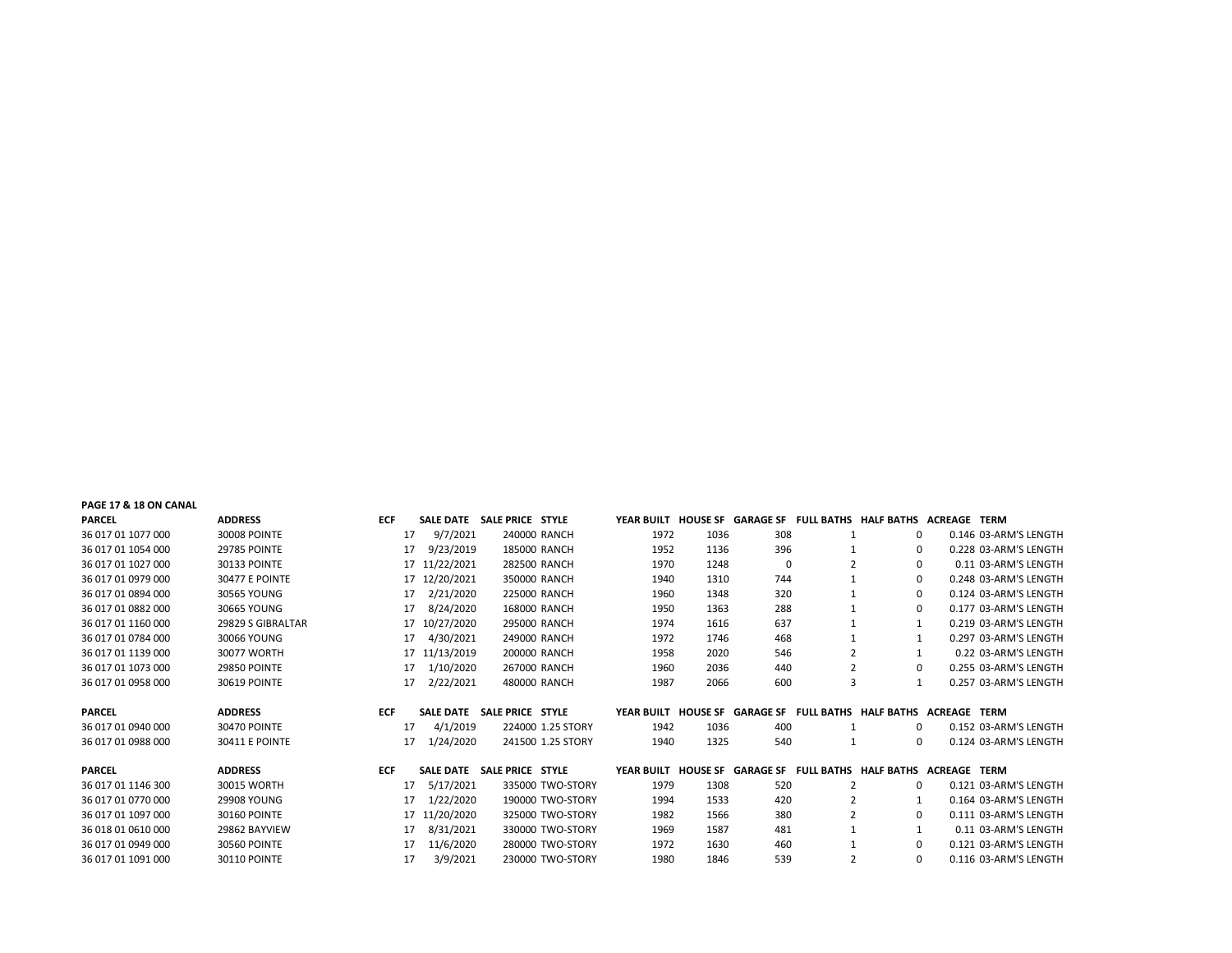| 36 017 01 1111 000 | 30485 WORTH           | 6/19/2020     | 320000 TWO-STORY | 1980         | 1946 | 506  |  | 0.116 03-ARM'S LENGTH |
|--------------------|-----------------------|---------------|------------------|--------------|------|------|--|-----------------------|
| 36 017 01 0856 000 | 30718 TRIANGLE        | 17 10/18/2019 | 263000 TWO-STORY | 1960         | 2024 | 228  |  | 0.135 03-ARM'S LENGTH |
| 36 017 01 1059 300 | <b>29700 POINTE</b>   | 17 10/26/2021 | 395000 TWO-STORY | 1956         | 2054 | 936  |  | 0.387 03-ARM'S LENGTH |
| 36 017 01 1135 000 | 30115 WORTH           | 17 12/16/2020 | 355000 TWO-STORY | 1980         | 2117 | 550  |  | 0.11 03-ARM'S LENGTH  |
| 36 018 01 0603 000 | 29920 BAYVIEW         | 5/27/2020     | 228000 TWO-STORY | 1968         | 2117 | 0    |  | 0.11 03-ARM'S LENGTH  |
| 36 017 01 0683 000 | 29445 S GIBRALTAR     | 7/8/2019      | 347000 TWO-STORY | 1960         | 2284 | 294  |  | 0.22 03-ARM'S LENGTH  |
| 36 017 01 0986 000 | <b>30429 E POINTE</b> | 8/27/2019     | 316000 TWO-STORY | 1989         | 2368 | 1280 |  | 0.124 03-ARM'S LENGTH |
| 36 017 01 1032 000 | 30095 POINTE          | 11/9/2021     | 584900 TWO-STORY | <sup>0</sup> | 2966 | 514  |  | 0.231 03-ARM'S LENGTH |

PAGE 17 & 18 OFF WATER

| <b>PARCEL</b>      | <b>ADDRESS</b>    | <b>ECF</b> |               | SALE DATE SALE PRICE STYLE |      |      |          |   | YEAR BUILT HOUSE SF GARAGE SF FULL BATHS HALF BATHS ACREAGE TERM |                       |
|--------------------|-------------------|------------|---------------|----------------------------|------|------|----------|---|------------------------------------------------------------------|-----------------------|
| 36 018 01 0177 000 | 30657 BAYVIEW     | 18         | 1/29/2020     | 85000 RANCH                | 1942 | 830  | 873      | 1 | 0                                                                | 0.22 03-ARM'S LENGTH  |
| 36 018 01 0545 000 | 29938 ADAMS       | 18         | 7/19/2019     | 85000 RANCH                | 1950 | 961  | 338      |   | 0                                                                | 0.125 03-ARM'S LENGTH |
| 36 018 01 0292 002 | 13345 ADDISON     | 18         | 12/9/2019     | 160000 RANCH               | 1974 | 981  | 650      |   | 1                                                                | 0.211 03-ARM'S LENGTH |
| 36 018 01 0241 000 | 30802 ADAMS       | 18         | 5/20/2019     | 135000 RANCH               | 1925 | 992  | 528      |   | $\Omega$                                                         | 0.121 03-ARM'S LENGTH |
| 36 018 01 0560 300 | 13455 GRANDVIEW   | 18         | 8/12/2019     | 165000 RANCH               | 1969 | 1007 | 840      |   | $\Omega$                                                         | 0.202 03-ARM'S LENGTH |
| 36 018 01 0369 000 | 13436 GERALD      | 18         | 7/18/2019     | 122000 RANCH               | 1967 | 1020 | 400      |   | 0                                                                | 0.106 03-ARM'S LENGTH |
| 36 017 01 1016 000 | 30483 POINTE      | 18         | 9/27/2021     | 160000 RANCH               | 1930 | 1022 | $\Omega$ |   | 0                                                                | 0.115 03-ARM'S LENGTH |
| 36 017 01 1355 000 | 29936 LISCH       |            | 18 10/22/2021 | 180000 RANCH               | 1963 | 1047 | 528      |   | $\mathbf 0$                                                      | 0.133 03-ARM'S LENGTH |
| 36 017 01 1549 000 | 30330 MARR        |            | 18 11/22/2021 | 189000 RANCH               | 1966 | 1053 | 676      |   | 0                                                                | 0.143 03-ARM'S LENGTH |
| 36 018 01 0147 000 | 30031 BAYVIEW     | 18         | 2/27/2020     | 137000 RANCH               | 1968 | 1053 | 360      |   | 0                                                                | 0.11 03-ARM'S LENGTH  |
| 36 017 01 1336 002 | 30584 S GIBRALTAR |            | 18 10/31/2019 | 150000 RANCH               | 1966 | 1053 | 506      |   | $\mathbf 0$                                                      | 0.134 03-ARM'S LENGTH |
| 36 018 01 0147 000 | 30031 BAYVIEW     | 18         | 4/12/2019     | 137000 RANCH               | 1968 | 1053 | 360      |   | 0                                                                | 0.11 03-ARM'S LENGTH  |
| 36 017 01 1341 000 | 30082 LISCH       | 18         | 3/12/2020     | 125000 RANCH               | 1962 | 1066 | 0        |   | $\mathbf 0$                                                      | 0.132 03-ARM'S LENGTH |
| 36 018 01 0217 000 | 30988 ADAMS       |            | 18 12/23/2019 | 107500 RANCH               | 1967 | 1066 | 520      |   | 0                                                                | 0.138 03-ARM'S LENGTH |
| 36 018 01 0468 000 | 13440 ROSE        |            | 18 12/20/2021 | 153000 RANCH               | 1950 | 1080 | 0        |   | 0                                                                | 0.138 03-ARM'S LENGTH |
| 36 017 01 1536 002 | 30439 LISCH       | 18         | 4/2/2020      | 153500 RANCH               | 1964 | 1082 | 363      |   | $\Omega$                                                         | 0.121 03-ARM'S LENGTH |
| 36 017 01 1318 301 | 29989 YOUNG       |            | 18 12/16/2021 | 165000 RANCH               | 1979 | 1092 | n        |   | 1                                                                | 0.22 03-ARM'S LENGTH  |
| 36 017 01 1498 000 | 30456 LISCH       | 18         | 8/30/2019     | 127000 RANCH               | 1964 | 1098 | $\Omega$ |   | 0                                                                | 0.121 03-ARM'S LENGTH |
| 36 017 01 1533 002 | 30411 LISCH       | 18         | 8/13/2019     | 130000 RANCH               | 1965 | 1098 | $\Omega$ |   | 0                                                                | 0.121 03-ARM'S LENGTH |
| 36 018 01 0264 000 | 30718 ADAMS       |            | 18 10/15/2021 | 73000 RANCH                | 1935 | 1104 | 440      |   | 0                                                                | 0.118 03-ARM'S LENGTH |
| 36 018 01 0457 000 | 13652 ROSE        | 18         | 11/1/2019     | 140000 RANCH               | 1953 | 1105 | $\Omega$ |   | 0                                                                | 0.275 03-ARM'S LENGTH |
| 36 018 01 0570 300 | 13615 GRANDVIEW   | 18         | 6/18/2021     | 127000 RANCH               | 1959 | 1114 | $\Omega$ |   | 1                                                                | 0.134 03-ARM'S LENGTH |
| 36 018 01 0439 000 | 13401 ROSE        | 18         | 4/23/2021     | 190000 RANCH               | 0    | 1123 | 270      |   | 0                                                                | 0.119 03-ARM'S LENGTH |
| 36 018 01 0439 000 | 13401 ROSE        | 18         | 2/17/2020     | 89000 RANCH                | 0    | 1123 | 270      |   | 0                                                                | 0.119 03-ARM'S LENGTH |
| 36 018 01 0245 000 | 13221 LESLIE      |            | 18 10/18/2021 | 127000 RANCH               | 1959 | 1131 | 390      |   | 1                                                                | 0.106 03-ARM'S LENGTH |
| 36 018 01 0248 000 | 13249 LESLIE      | 18         | 8/21/2020     | 120000 RANCH               | 1959 | 1140 | 444      |   | 1                                                                | 0.106 03-ARM'S LENGTH |
| 36 018 01 0447 000 | 13593 ROSE        | 18         | 1/31/2020     | 160000 RANCH               | 1954 | 1142 | 720      |   | $\Omega$                                                         | 0.211 03-ARM'S LENGTH |
| 36 018 01 0447 000 | 13593 ROSE        | 18         | 6/28/2019     | 163000 RANCH               | 1954 | 1142 | 720      | 1 | $\Omega$                                                         | 0.211 03-ARM'S LENGTH |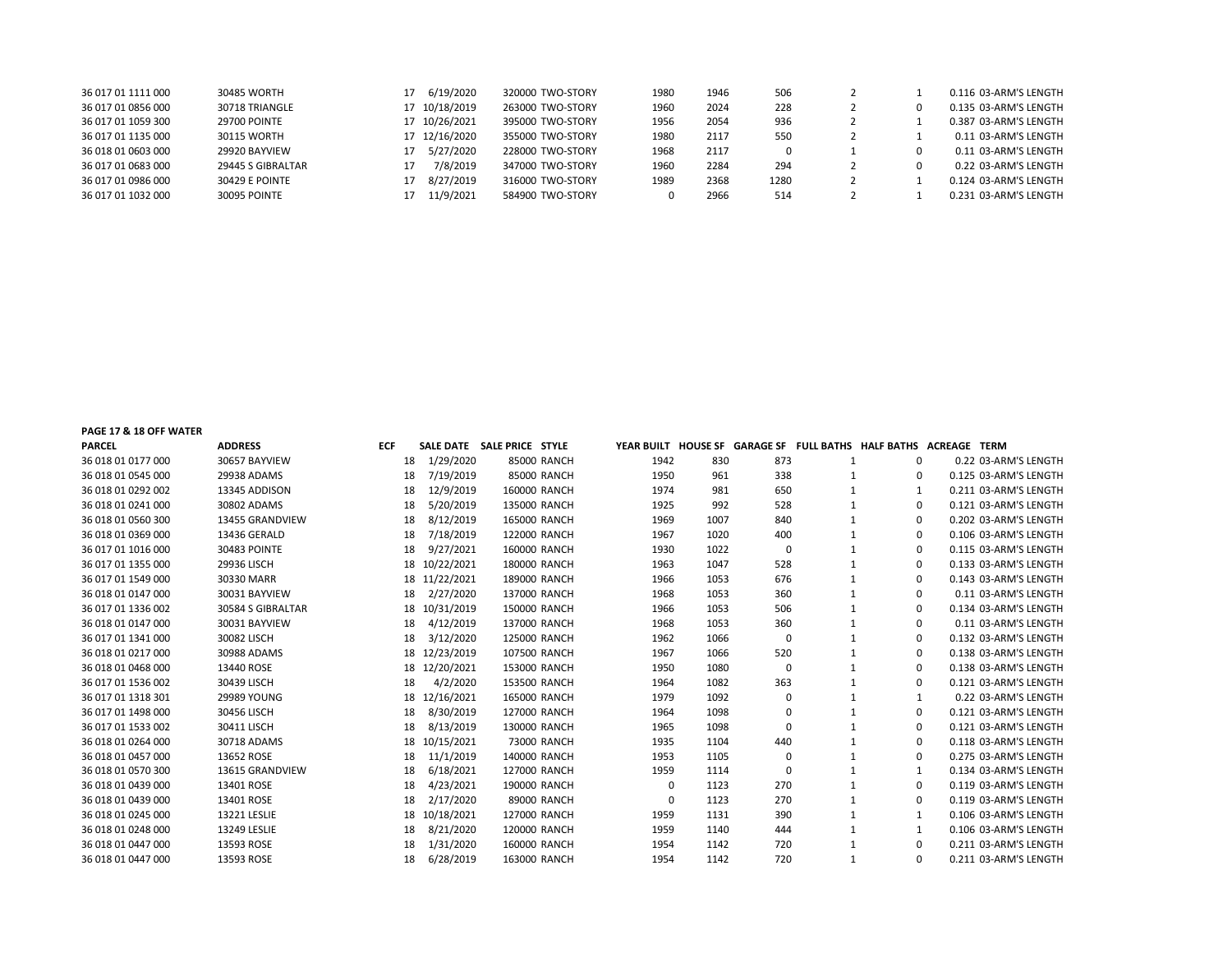| 36 018 01 0280 000     | 13246 IVY      |            |    | 18 12/18/2019 | 132000 RANCH               | 1960        | 1148 | 308         | 1              | 1            | 0.106 03-ARM'S LENGTH                                            |
|------------------------|----------------|------------|----|---------------|----------------------------|-------------|------|-------------|----------------|--------------|------------------------------------------------------------------|
| 36 018 01 0243 000     | 30772 ADAMS    |            |    | 18 12/22/2020 | 137000 RANCH               | 1958        | 1161 | 440         | $\mathbf{1}$   | $\mathbf{1}$ | 0.138 03-ARM'S LENGTH                                            |
| 36 018 01 0405 000     | 13637 WRIGHT   |            | 18 | 8/10/2020     | 115000 RANCH               | 1959        | 1161 | 378         | $\mathbf{1}$   | $\mathbf{1}$ | 0.106 03-ARM'S LENGTH                                            |
| 36 018 01 0243 000     | 30772 ADAMS    |            | 18 | 3/9/2020      | 87000 RANCH                | 1958        | 1161 | 440         | $\mathbf{1}$   | $\mathbf{1}$ | 0.138 03-ARM'S LENGTH                                            |
| 36 017 01 1352 002     | 29956 LISCH    |            |    | 18 10/29/2019 | 148500 RANCH               | 1964        | 1221 | 484         | $\mathbf{1}$   | $\mathbf 0$  | 0.132 03-ARM'S LENGTH                                            |
| 36 018 01 0484 000     | 13327 STOEFLET |            | 18 | 11/4/2021     | 229000 RANCH               | 1957        | 1225 | 440         | 1              | 1            | 0.319 03-ARM'S LENGTH                                            |
| 36 017 01 1292 000     | 14203 STOEFLET |            |    | 18 10/27/2020 | 154000 RANCH               | 1975        | 1264 | 368         | $\mathbf{1}$   | $\mathbf 0$  | 0.193 03-ARM'S LENGTH                                            |
| 36 018 01 0214 000     | 13412 STORK    |            | 18 | 7/31/2019     | 86000 RANCH                | 1945        | 1268 | 484         | $\mathbf{1}$   | 0            | 0.119 19-MULTI PARCEL ARM'S LENGTH                               |
| 36 017 01 1484 000     | 30369 YOUNG    |            | 18 | 11/9/2020     | 218000 RANCH               | 1972        | 1288 | 400         | $\mathbf{1}$   | $\mathbf 0$  | 0.135 03-ARM'S LENGTH                                            |
| 36 017 01 1489 000     | 30433 YOUNG    |            | 18 | 6/6/2019      | 170500 RANCH               | 1967        | 1304 | 624         | $\mathbf{1}$   | 1            | 0.271 03-ARM'S LENGTH                                            |
| 36 018 01 0361 301     | 13425 GERALD   |            | 18 | 3/11/2021     | 207500 RANCH               | 2007        | 1339 | 440         | $\overline{2}$ | 0            | 0.148 03-ARM'S LENGTH                                            |
| 36 017 01 1326 000     | 30057 YOUNG    |            | 18 | 4/23/2020     | 167000 RANCH               | 1964        | 1354 | 440         | $\mathbf{1}$   | 1            | 0.14 03-ARM'S LENGTH                                             |
| 36 018 01 0205 300     | 31020 ADAMS    |            | 18 | 11/5/2021     | 230000 RANCH               | 2000        | 1402 | 576         | $\overline{2}$ | $\Omega$     | 0.248 03-ARM'S LENGTH                                            |
| 36 018 01 0543 000     | 29950 ADAMS    |            | 18 | 8/28/2020     | 185000 RANCH               | 1955        | 1494 | 325         | $\mathbf{1}$   | $\mathbf 0$  | 0.2 03-ARM'S LENGTH                                              |
| 36 018 01 0215 000     | 13330 STORK    |            |    | 18 11/16/2021 | 223000 RANCH               | 1957        | 1528 | 484         | $\mathbf{1}$   | $\mathbf{1}$ | 0.24 03-ARM'S LENGTH                                             |
| 36 018 01 0162 000     | 30461 BAYVIEW  |            | 18 | 12/4/2020     | 179999 RANCH               | $\mathbf 0$ | 1532 | 440         | $\overline{2}$ | $\mathbf 0$  | 0.127 03-ARM'S LENGTH                                            |
| 36 018 01 0188 000     | 30773 BAYVIEW  |            | 18 | 8/30/2019     | 186000 RANCH               | 1956        | 1562 | 528         | 1              | 0            | 0.267 03-ARM'S LENGTH                                            |
| 36 018 01 0196 000     | 31047 BAYVIEW  |            | 18 | 6/28/2019     | 190000 RANCH               | 1966        | 1575 | 536         | $\mathbf{1}$   | 2            | 0.371 03-ARM'S LENGTH                                            |
| PAGE 17 & 18 OFF WATER |                |            |    |               |                            |             |      |             |                |              |                                                                  |
| <b>PARCEL</b>          | <b>ADDRESS</b> | ECF        |    |               | SALE DATE SALE PRICE STYLE |             |      |             |                |              | YEAR BUILT HOUSE SF GARAGE SF FULL BATHS HALF BATHS ACREAGE TERM |
| 36 017 01 1567 000     | 30333 MARR     |            | 18 | 9/30/2020     | 225000 RANCH               | 1996        | 1646 | 399         | $\overline{2}$ | 0            | 0.179 03-ARM'S LENGTH                                            |
|                        |                | <b>ECF</b> |    |               | SALE DATE SALE PRICE STYLE |             |      |             |                |              | YEAR BUILT HOUSE SF GARAGE SF FULL BATHS HALF BATHS ACREAGE TERM |
| PARCEL                 | <b>ADDRESS</b> |            |    |               |                            |             |      |             |                |              |                                                                  |
| 36 017 01 1493 000     | 30467 YOUNG    |            | 18 | 9/24/2021     | 152000 1.25 STORY          | 1950        | 897  | $\mathbf 0$ | 1              | 0            | 0.09 19-MULTI PARCEL ARM'S LENGTH                                |
| 36 018 01 0451 000     | 13629 ROSE     |            |    | 18 10/27/2020 | 138000 1.25 STORY          | 1955        | 900  | 576         | $\mathbf{1}$   | 0            | 0.106 03-ARM'S LENGTH                                            |
| 36 018 01 0503 000     | 13641 STOEFLET |            | 18 | 7/19/2019     | 169000 1.5 STORY           | 1930        | 1422 | $\Omega$    | $\mathbf{1}$   | $\Omega$     | 0.138 03-ARM'S LENGTH                                            |
| <b>PARCEL</b>          | <b>ADDRESS</b> | <b>ECF</b> |    |               | SALE DATE SALE PRICE STYLE |             |      |             |                |              | YEAR BUILT HOUSE SF GARAGE SF FULL BATHS HALF BATHS ACREAGE TERM |
| 36 017 01 1281 000     | 14023 STOEFLET |            | 18 | 6/2/2021      | 195000 BI-LEVEL            | 1963        | 1560 | 484         | 1              | 0            | 0.124 03-ARM'S LENGTH                                            |
| 36 017 01 1286 002     | 14129 STOEFLET |            | 18 | 2/9/2021      | 170000 BI-LEVEL            | 1965        | 1585 | 484         | 1              | 1            | 0.12 03-ARM'S LENGTH                                             |
| 36 018 01 0174 000     | 30631 BAYVIEW  |            | 18 | 9/3/2021      | 136000 TRI-LEVEL           | 1953        | 1973 | 450         | 1              | 1            | 0.237 19-MULTI PARCEL ARM'S LENGTH                               |
| 36 018 01 0172 000     | 30545 BAYVIEW  |            | 18 | 8/23/2021     | 275000 TRI-LEVEL           | 1972        | 2079 | 420         | $\mathbf{1}$   | 1            | 0.132 03-ARM'S LENGTH                                            |
| <b>PARCEL</b>          | <b>ADDRESS</b> | <b>ECF</b> |    |               | SALE DATE SALE PRICE STYLE |             |      |             |                |              | YEAR BUILT HOUSE SF GARAGE SF FULL BATHS HALF BATHS ACREAGE TERM |
| 36 018 01 0345 000     | 30370 ADAMS    |            | 18 | 12/6/2019     | 138000 TWO STORY           | 1998        | 1888 | $\mathbf 0$ | $\overline{2}$ | 1            | 0.118 03-ARM'S LENGTH                                            |
| 36 018 01 0158 000     | 30233 BAYVIEW  |            |    | 18 12/23/2021 | 110000 TWO-STORY           | 1920        | 1248 | 576         | 1              | 1            | 0.11 03-ARM'S LENGTH                                             |
| 36 018 01 0454 000     | 13663 ROSE     |            | 18 | 6/3/2021      | 200000 TWO-STORY           | 1950        | 1440 | 576         | $\mathbf{1}$   | $\Omega$     | 0.238 03-ARM'S LENGTH                                            |
| 36 017 01 1375 000     | 30142 MARR     |            | 18 | 7/9/2019      | 130000 TWO-STORY           | 1963        | 1464 | 600         | $\overline{2}$ | $\mathbf 0$  | 0.158 03-ARM'S LENGTH                                            |
| 36 018 01 0504 000     | 13653 STOEFLET |            | 18 | 9/20/2019     | 207000 TWO-STORY           | 1930        | 1484 | 1650        | $\overline{2}$ | $\mathbf 0$  | 0.189 03-ARM'S LENGTH                                            |
| 36 017 01 1575 300     | 30186 WHITE    |            | 18 | 5/3/2021      | 220000 TWO-STORY           | 1976        | 1519 | 484         | 1              | 1            | 0.25 03-ARM'S LENGTH                                             |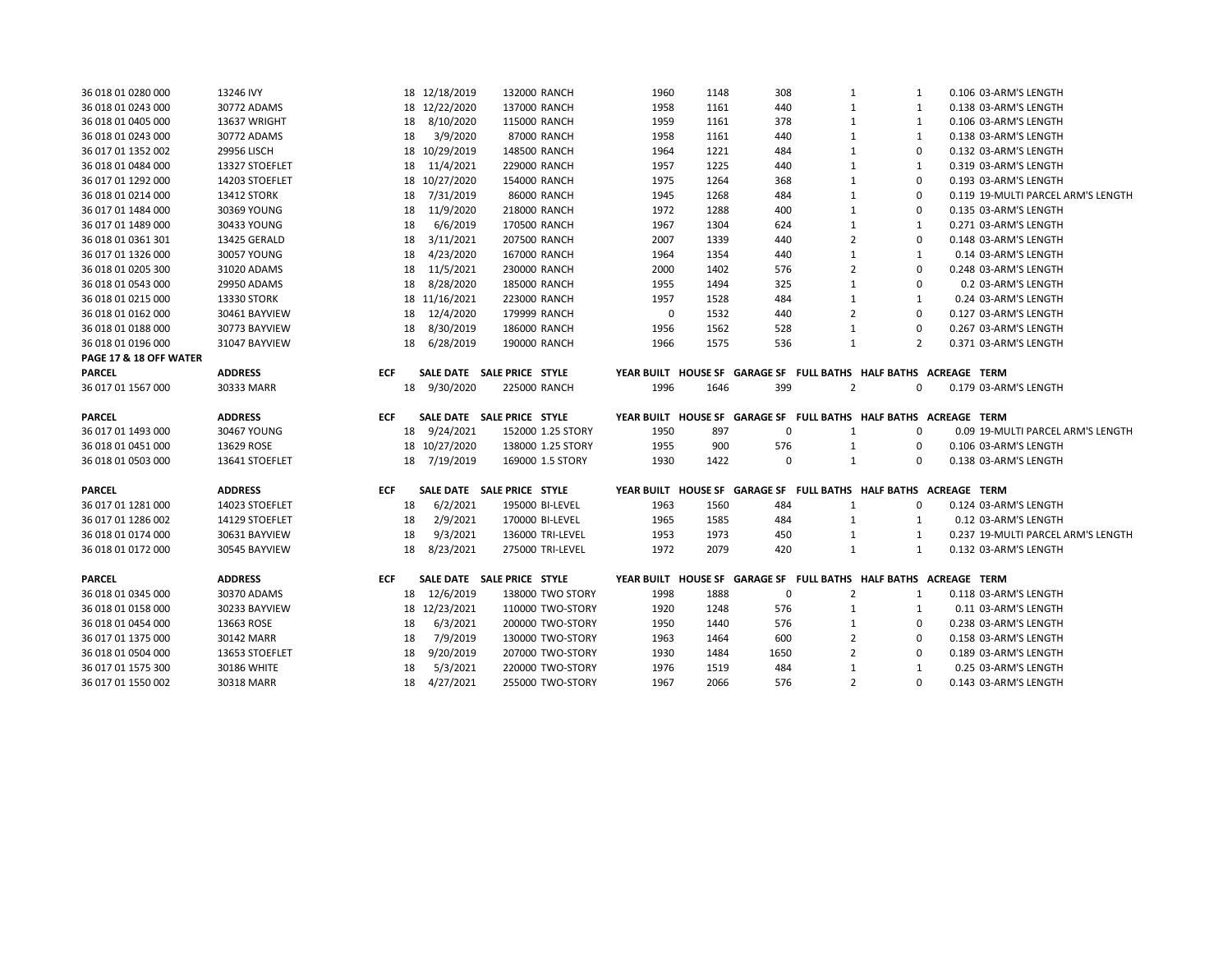| <b>PARCEL</b>      | <b>ADDRESS</b> | <b>ECF</b> | <b>SALE DATE</b> | SALE PRICE STYLE |                   | YEAR BUILT        | <b>HOUSE SF</b> |                  | GARAGE SF FULL BATHS HALF BATHS ACREAGE | TERM                               |
|--------------------|----------------|------------|------------------|------------------|-------------------|-------------------|-----------------|------------------|-----------------------------------------|------------------------------------|
| 36 019 01 0006 000 | 30349 ISLAND   |            | 7/12/2019<br>19  |                  | 165000 RANCH      | 982               | 1152            | 484              | 0                                       | 0.101 19-MULTI PARCEL ARM'S LENGTH |
|                    |                |            |                  |                  |                   |                   |                 |                  |                                         |                                    |
| <b>PARCEL</b>      | <b>ADDRESS</b> | <b>ECF</b> | <b>SALE DATE</b> | SALE PRICE STYLE |                   | YEAR BUILT        | <b>HOUSE SF</b> | <b>GARAGE SF</b> | FULL BATHS HALF BATHS ACREAGE TERM      |                                    |
| 36 019 01 0018 000 | 30579 ISLAND   |            | 4/29/2021<br>19  |                  | 365000 1.75 STORY | 1930              | 1727            | 0                | 0                                       | 0.117 03-ARM'S LENGTH              |
| 36 019 01 0018 000 | 30579 ISLAND   |            | 11/8/2019<br>19  |                  | 230000 1.75 STORY | 1930              | 1727            | 0                | 0                                       | 0.117 03-ARM'S LENGTH              |
| <b>PARCEL</b>      | <b>ADDRESS</b> | <b>ECF</b> | <b>SALE DATE</b> | SALE PRICE STYLE |                   | <b>YEAR BUILT</b> | <b>HOUSE SF</b> | <b>GARAGE SF</b> | FULL BATHS HALF BATHS ACREAGE TERM      |                                    |
|                    |                |            |                  |                  |                   |                   |                 |                  |                                         |                                    |
| 36 019 01 0076 000 | 30666 ISLAND   |            | 7/8/2020<br>19   |                  | 293000 TWO-STORY  | 1979              | 1532            | 560              |                                         | 0.114 03-ARM'S LENGTH              |
| 36 019 01 0053 003 | 31110 ISLAND   |            | 19<br>3/8/2021   |                  | 205000 TWO-STORY  | 1930              | 1600            | 252              | 0                                       | 0.102 03-ARM'S LENGTH              |
| 36 019 01 0053 003 | 31110 ISLAND   |            | 7/30/2020<br>19  |                  | 180000 TWO-STORY  | 1930              | 1600            | 252              | 0                                       | 0.102 03-ARM'S LENGTH              |
| 36 019 01 0020 000 | 30615 ISLAND   |            | 19 10/29/2021    |                  | 620000 TWO-STORY  | $\Omega$          | 1602            | 334              | $\Omega$                                | 0.126 19-MULTI PARCEL ARM'S LENGTH |
| 36 019 01 0078 000 | 30630 ISLAND   |            | 2/24/2020<br>19  |                  | 295000 TWO-STORY  | 1980              | 1615            | 580              |                                         | 0.11 03-ARM'S LENGTH               |
| 36 019 01 0051 003 | 31140 ISLAND   |            | 7/25/2019<br>19  |                  | 425000 TWO-STORY  | 1970              | 2046            | 315              | 0                                       | 0.201 03-ARM'S LENGTH              |
| 36 019 01 0052 002 | 31122 ISLAND   |            | 19 10/23/2019    |                  | 387500 TWO-STORY  | 1977              | 2102            | 637              | $\Omega$                                | 0.149 03-ARM'S LENGTH              |
| 36 019 01 0047 000 | 31035 ISLAND   |            | 9/1/2021<br>19   |                  | 510000 TWO-STORY  | 1986              | 2509            | 546              |                                         | 0.156 03-ARM'S LENGTH              |
| 36 019 01 0054 000 | 31050 ISLAND   |            | 6/14/2021<br>19  |                  | 610000 TWO-STORY  | 1947              | 3181            | 1007             |                                         | 0.158 03-ARM'S LENGTH              |

HORSE ISLAND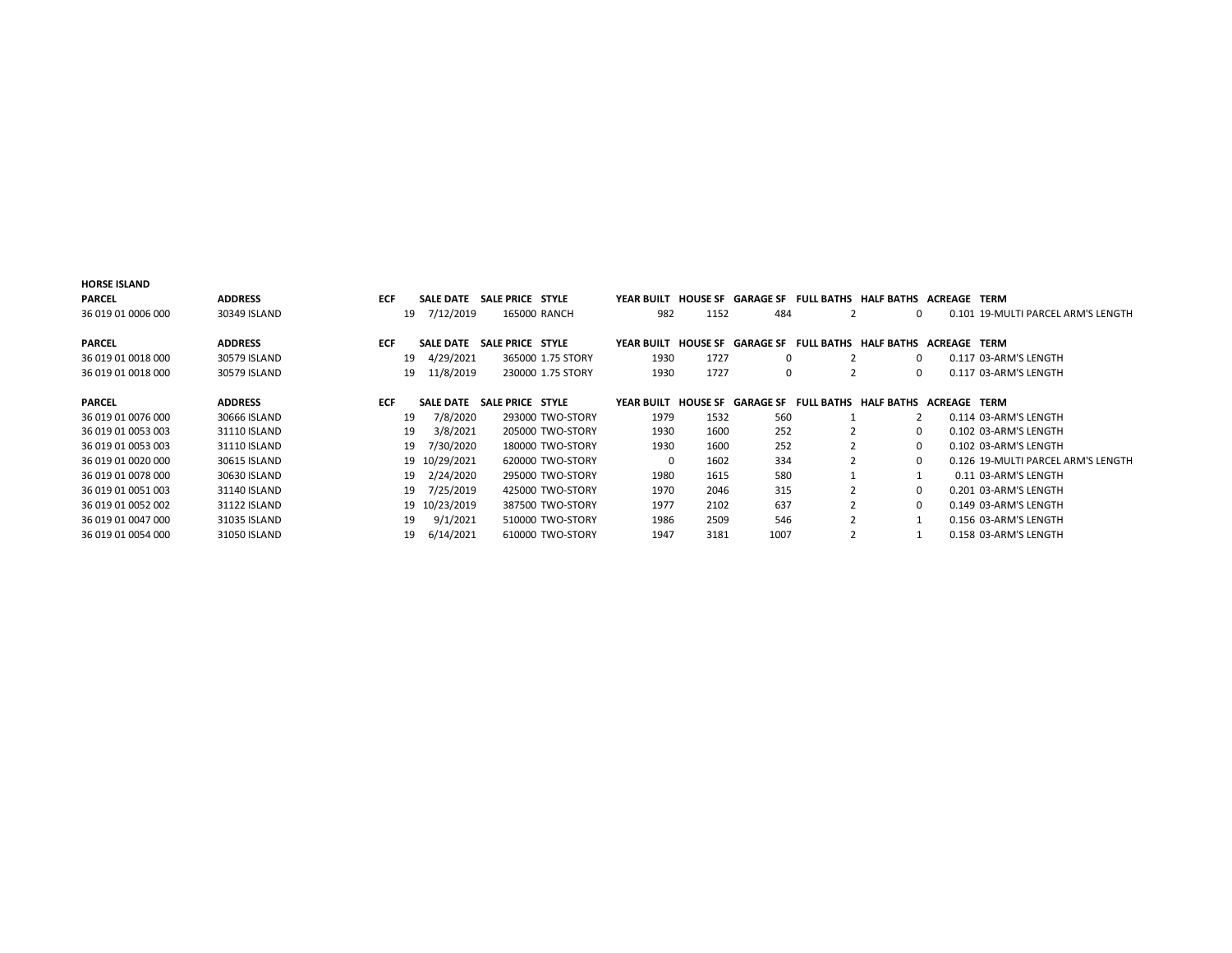| <b>PAGE 11 &amp; 18 ON RIVER</b> |                     |            |                  |                  |                   |                   |      |                           |                |                                                       |         |                       |
|----------------------------------|---------------------|------------|------------------|------------------|-------------------|-------------------|------|---------------------------|----------------|-------------------------------------------------------|---------|-----------------------|
| <b>PARCEL</b>                    | <b>ADDRESS</b>      | <b>ECF</b> | <b>SALE DATE</b> | SALE PRICE STYLE |                   | YEAR BUILT        |      |                           |                | HOUSE SF GARAGE SF FULL BATHS HALF BATHS ACREAGE      |         | TERM                  |
| 36 018 01 0063 000               | 31035 ADAMS         | 112        | 8/21/2019        |                  | 195000 RANCH      | 1940              | 1068 | 680                       |                | 0                                                     |         | 0.153 03-ARM'S LENGTH |
| 36 018 01 0123 000               | 30436 BAYVIEW       | 112        | 8/31/2021        |                  | 332000 RANCH      | 1951              | 1221 | 395                       |                |                                                       |         | 0.143 03-ARM'S LENGTH |
| 36 018 01 0070 000               | 31105 ADAMS         | 112        | 6/17/2021        |                  | 445000 RANCH      | 1955              | 1238 | 505                       |                |                                                       |         | 0.277 03-ARM'S LENGTH |
| 36 018 01 0009 002               | 30091 ADAMS         | 112        | 5/22/2020        |                  | 400000 RANCH      | 1954              | 1274 | 480                       |                | 0                                                     |         | 0.158 03-ARM'S LENGTH |
| 36 018 01 0045 300               | 30709 ADAMS         | 112        | 5/31/2019        |                  | 132500 RANCH      | 1950              | 2534 | 427                       | $\overline{2}$ | 0                                                     |         | 0.161 03-ARM'S LENGTH |
|                                  |                     |            |                  |                  |                   |                   |      |                           |                |                                                       |         |                       |
| <b>PARCEL</b>                    | <b>ADDRESS</b>      | <b>ECF</b> | <b>SALE DATE</b> | SALE PRICE STYLE |                   | <b>YEAR BUILT</b> |      | <b>HOUSE SF GARAGE SF</b> |                | <b>FULL BATHS HALF BATHS</b>                          | ACREAGE | TERM                  |
| 36 018 01 0080 000               | 31054 BAYVIEW       | 112        | 8/5/2021         |                  | 630000 1.25 STORY | 1991              | 2090 | 654                       | 3              | 0                                                     |         | 0.137 03-ARM'S LENGTH |
| 36 018 01 0140 301               | 30032 BAYVIEW       |            | 112 10/25/2019   |                  | 238000 1.5 STORY  | 1937              | 1162 | 369                       | $\overline{2}$ | 0                                                     |         | 0.23 03-ARM'S LENGTH  |
|                                  |                     |            |                  |                  |                   |                   |      |                           |                |                                                       |         |                       |
| <b>PARCEL</b>                    | <b>ADDRESS</b>      | <b>ECF</b> | <b>SALE DATE</b> | SALE PRICE STYLE |                   | <b>YEAR BUILT</b> |      |                           |                | HOUSE SF GARAGE SF FULL BATHS HALF BATHS ACREAGE TERM |         |                       |
| 36 011 01 0194 002               | <b>29261 LOWELL</b> | 112        | 4/26/2019        |                  | 280000 TRI-LEVEL  | $\Omega$          | 1801 | 462                       |                |                                                       |         | 0.083 03-ARM'S LENGTH |
| 36 018 01 0047 000               | 30751 ADAMS         |            | 112 12/27/2019   |                  | 285000 TWO-STORY  | 1950              | 1849 | $\Omega$                  |                |                                                       |         | 0.174 03-ARM'S LENGTH |
| 36 018 01 0073 000               | 31130 BAYVIEW       | 112        | 4/24/2020        |                  | 374900 TWO-STORY  | 1969              | 1945 | 564                       |                | 0                                                     |         | 0.226 03-ARM'S LENGTH |
| 36 011 01 0195 305               | <b>29251 LOWELL</b> | 112        | 6/29/2020        |                  | 585000 TWO-STORY  | 1994              | 2159 | 440                       |                |                                                       |         | 0.096 03-ARM'S LENGTH |
| 36 018 01 0069 000               | 31095 ADAMS         | 112        | 8/6/2021         |                  | 610000 TWO-STORY  | 1961              | 2196 | 470                       |                | 0                                                     |         | 0.2 03-ARM'S LENGTH   |
| 36 018 01 0113 317               | 30570 BAYVIEW       | 112        | 4/21/2020        |                  | 220000 TWO-STORY  | 1948              | 2715 | $\Omega$                  |                |                                                       |         | 0.201 03-ARM'S LENGTH |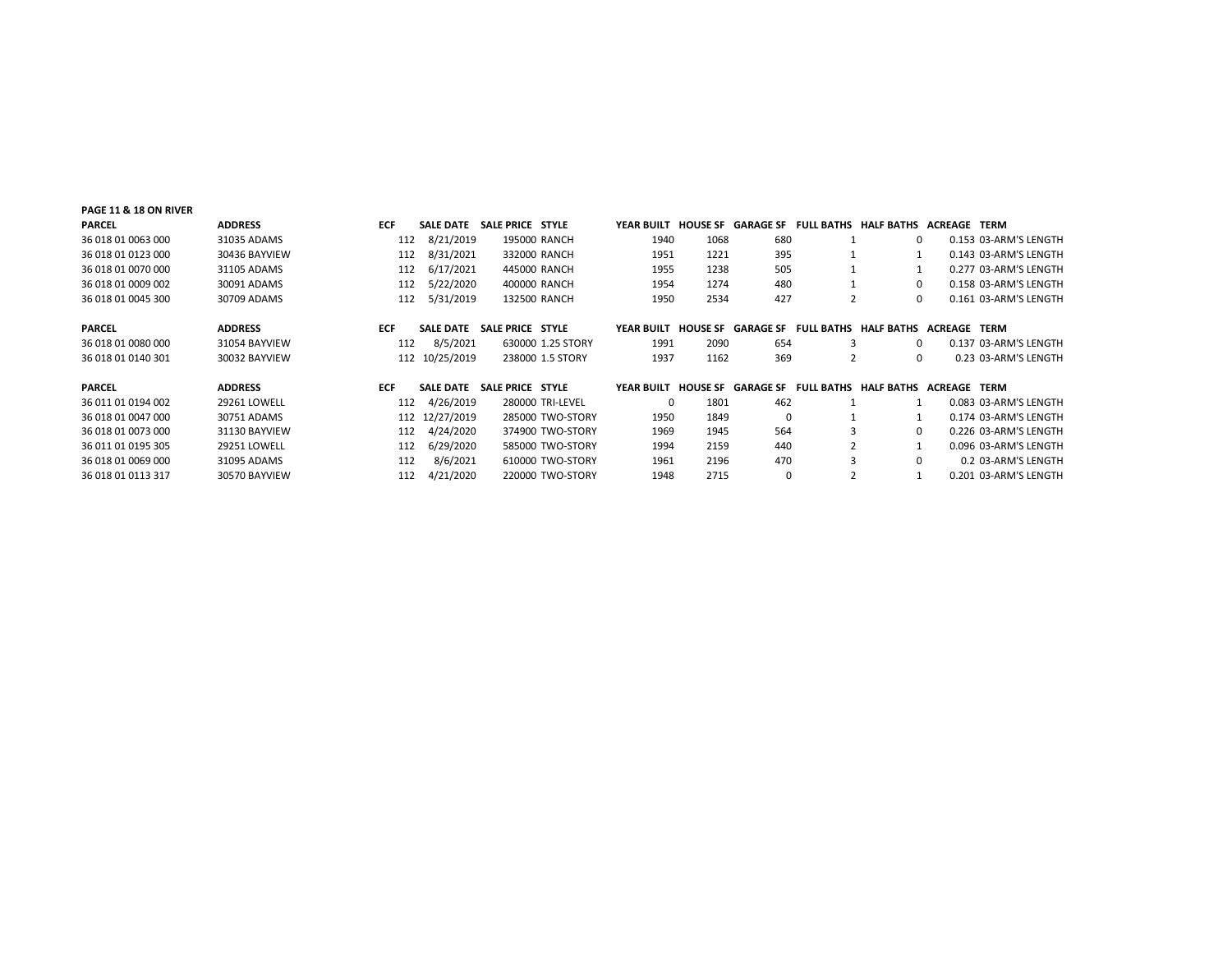| PAGE 17 OFF WATER  |                |            |                |                            |                  |          |      |             |                |                                                                  |                                    |
|--------------------|----------------|------------|----------------|----------------------------|------------------|----------|------|-------------|----------------|------------------------------------------------------------------|------------------------------------|
| <b>PARCEL</b>      | <b>ADDRESS</b> | <b>ECF</b> |                | SALE DATE SALE PRICE STYLE |                  |          |      |             |                | YEAR BUILT HOUSE SF GARAGE SF FULL BATHS HALF BATHS ACREAGE TERM |                                    |
| 36 017 01 1244 002 | 14324 STOEFLET | 172        | 4/3/2020       |                            | 162500 RANCH     | 1965     | 999  | 576         | -1             | 0                                                                | 0.143 03-ARM'S LENGTH              |
| 36 017 01 0720 002 | 14188 NAVARRE  | 172        | 5/27/2021      |                            | 170000 RANCH     | 1965     | 1073 | 396         | -1             |                                                                  | 0.176 03-ARM'S LENGTH              |
| 36 017 01 1254 300 | 14206 STOEFLET | 172        | 7/16/2021      |                            | 223000 RANCH     | 1975     | 1119 | 768         | 1              |                                                                  | 0.193 03-ARM'S LENGTH              |
| 36 017 01 1194 300 | 14457 NAVARRE  | 172        | 4/26/2021      |                            | 160000 RANCH     | 1959     | 1120 | 576         | -1             | $\Omega$                                                         | 0.289 03-ARM'S LENGTH              |
| 36 017 01 0758 000 | 29740 YOUNG    | 172        | 7/9/2021       |                            | 260000 RANCH     | 1972     | 1303 | 409         | 1              | 1                                                                | 0.206 03-ARM'S LENGTH              |
| 36 017 01 0928 303 | 30575 TRIANGLE |            | 172 10/16/2019 |                            | 375000 RANCH     | 1965     | 3812 | 792         | 3              | $\mathbf{1}$                                                     | 0.334 03-ARM'S LENGTH              |
| <b>PARCEL</b>      | <b>ADDRESS</b> | <b>ECF</b> |                | SALE DATE SALE PRICE STYLE |                  |          |      |             |                | YEAR BUILT HOUSE SF GARAGE SF FULL BATHS HALF BATHS ACREAGE TERM |                                    |
| 36 017 01 1226 002 | 14544 STOEFLET | 172        | 5/6/2019       |                            | 137000 1.5 STORY | 1960     | 1618 | 352         | -1             | 1                                                                | 0.121 03-ARM'S LENGTH              |
| 36 017 01 1225 002 | 14556 STOEFLET | 172        | 7/17/2020      |                            | 225000 1.5 STORY | 1962     | 1675 | $\mathbf 0$ | $\overline{2}$ | 0                                                                | 0.129 03-ARM'S LENGTH              |
| <b>PARCEL</b>      | <b>ADDRESS</b> | <b>ECF</b> |                | SALE DATE SALE PRICE STYLE |                  |          |      |             |                | YEAR BUILT HOUSE SF GARAGE SF FULL BATHS HALF BATHS ACREAGE TERM |                                    |
| 36 017 01 0716 002 | 14154 NAVARRE  | 172        | 10/9/2019      |                            | 135000 BI-LEVEL  | 1961     | 1534 | 440         | 1              |                                                                  | 0.129 03-ARM'S LENGTH              |
| 36 017 01 1266 002 | 14010 STOEFLET | 172        | 8/18/2021      |                            | 210000 BI-LEVEL  | 1957     | 1558 | 440         | $\mathbf{1}$   |                                                                  | 0.179 03-ARM'S LENGTH              |
| 36 017 01 1257 000 | 14144 STOEFLET | 172        | 5/26/2021      |                            | 209500 BI-LEVEL  | 975      | 1559 | 660         |                | -1                                                               | 0.114 19-MULTI PARCEL ARM'S LENGTH |
| 36 017 01 1257 000 | 14144 STOEFLET | 172        | 7/1/2019       |                            | 167000 BI-LEVEL  | 975      | 1559 | 660         | 2              |                                                                  | 0.114 19-MULTI PARCEL ARM'S LENGTH |
| 36 017 01 1184 002 | 14139 NAVARRE  | 172        | 4/12/2021      |                            | 211000 BI-LEVEL  | 1960     | 1585 | 780         | 0              | 2                                                                | 0.163 03-ARM'S LENGTH              |
| 36 017 01 1184 002 | 14139 NAVARRE  |            | 172 11/15/2019 |                            | 169900 BI-LEVEL  | 1960     | 1585 | 780         | 0              | $\overline{2}$                                                   | 0.163 03-ARM'S LENGTH              |
| 36 017 01 0729 002 | 14306 NAVARRE  | 172        | 1/15/2021      |                            | 170000 BI-LEVEL  | 1960     | 1634 | 728         |                | -1                                                               | 0.145 03-ARM'S LENGTH              |
| 36 017 01 0726 002 | 14242 NAVARRE  | 172        | 9/15/2020      |                            | 198000 BI-LEVEL  | 1960     | 2005 | 484         | 1              | -1                                                               | 0.145 03-ARM'S LENGTH              |
| 36 017 01 0750 002 | 14530 NAVARRE  | 172        | 6/7/2021       |                            | 215000 BI-LEVEL  | 1965     | 2090 | 352         |                | 1                                                                | 0.145 03-ARM'S LENGTH              |
| 36 017 01 0755 002 | 14576 NAVARRE  |            | 172 10/15/2021 |                            | 255000 BI-LEVEL  | 1960     | 2149 | 528         | 1              | 1                                                                | 0.27 03-ARM'S LENGTH               |
| 36 017 01 0718 002 | 14166 NAVARRE  |            | 172 10/28/2020 |                            | 196000 TRI-LEVEL | 1965     | 1778 | 484         | $\mathbf{1}$   | 1                                                                | 0.185 03-ARM'S LENGTH              |
| <b>PARCEL</b>      | <b>ADDRESS</b> | <b>ECF</b> |                | SALE DATE SALE PRICE STYLE |                  |          |      |             |                | YEAR BUILT HOUSE SF GARAGE SF FULL BATHS HALF BATHS ACREAGE TERM |                                    |
| 36 017 01 1212 002 | 14449 NAVARRE  | 172        | 1/8/2021       |                            | 193800 TWO-STORY | 1990     | 1408 | 388         | -1             | 1                                                                | 0.157 03-ARM'S LENGTH              |
| 36 017 01 0901 300 | 30622 YOUNG    | 172        | 7/31/2019      |                            | 235000 TWO-STORY | 1950     | 2563 | $\Omega$    |                | 0                                                                | 0.387 03-ARM'S LENGTH              |
| 36 017 01 0711 301 | 14100 NAVARRE  |            | 172 11/12/2020 |                            | 225000 TWO-STORY | $\Omega$ | 2656 | 518         | 2              | $\Omega$                                                         | 0.208 03-ARM'S LENGTH              |

KINGSBRIDGE

PARCEL ADDRESS ECF SALE DATE SALE PRICE STYLE YEAR BUILT HOUSE SF GARAGE SF FULL BATHS HALF BATHS ACREAGE TERM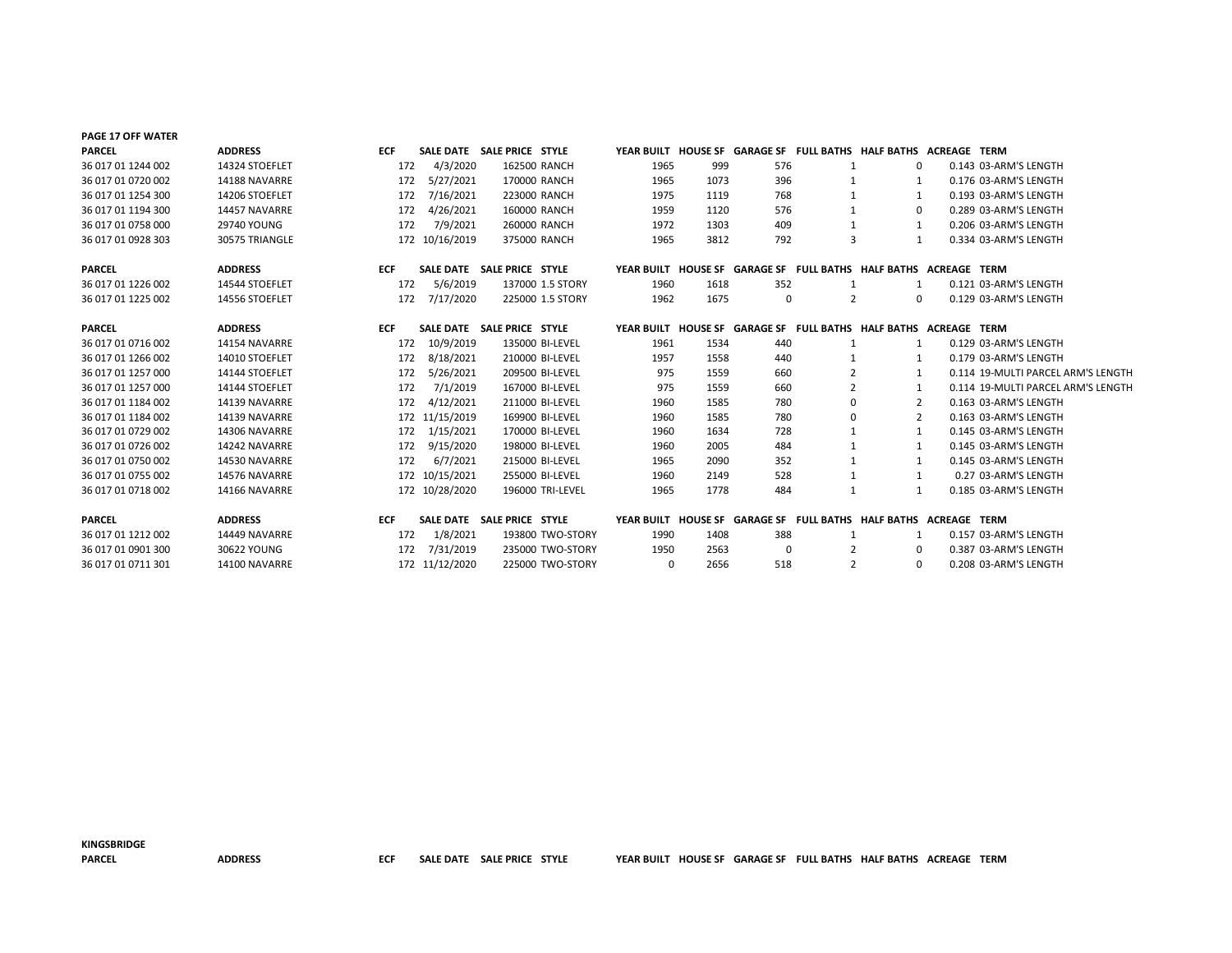| 36 012 01 0038 000 | 29862 KINGSBRIDGE    | 12KBW | 2/25/2021        | 182000 RANCH     | 1972       | 1229            | 451 |                                        |  | 0.234 03-ARM'S LENGTH |
|--------------------|----------------------|-------|------------------|------------------|------------|-----------------|-----|----------------------------------------|--|-----------------------|
| 36 012 01 0002 000 | 30744 S GIBRALTAR    | 12KBW | 10/4/2021        | 215000 RANCH     | 1994       | 1600            | 420 |                                        |  | 0.198 03-ARM'S LENGTH |
|                    |                      |       |                  |                  |            |                 |     |                                        |  |                       |
| <b>PARCEL</b>      | <b>ADDRESS</b>       | ECF   | <b>SALE DATE</b> | SALE PRICE STYLE | YFAR BUILT | <b>HOUSE SF</b> |     | <b>GARAGE SF FULL BATHS HALF BATHS</b> |  | <b>ACRFAGE TERM</b>   |
| 36 012 01 0011 000 | 14862 WILLIAMS COURT | 12KBW | 9/17/2020        | 265000 TWO-STORY | 1979       | 1883            | 445 |                                        |  | 0.189 03-ARM'S LENGTH |
| 36 012 01 0008 000 | 14837 WILLIAMS COURT | 12KBW | 3/12/2021        | 247000 TWO-STORY | 1972       | 2020            | 500 |                                        |  | 0.178 03-ARM'S LENGTH |
| 36 012 01 0026 000 | 30012 WINDSOR        | 12KBW | 3/25/2020        | 290000 TWO-STORY | 1978       | 2452            | 567 |                                        |  | 0.172 03-ARM'S LENGTH |
| 36 012 01 0065 000 | 30087 WINDSOR        | 12KBW | 7/13/2021        | 265000 TWO-STORY | 1972       | 2552            | 440 |                                        |  | 0.262 03-ARM'S LENGTH |

| <b>KINGSBRIDGE CONDOS</b> |                       |            |                  |                  |                    |                     |      |     |  |                                                                  |
|---------------------------|-----------------------|------------|------------------|------------------|--------------------|---------------------|------|-----|--|------------------------------------------------------------------|
| <b>PARCEL</b>             | <b>ADDRESS</b>        | <b>ECF</b> | <b>SALE DATE</b> | SALE PRICE STYLE |                    |                     |      |     |  | YEAR BUILT HOUSE SF GARAGE SF FULL BATHS HALF BATHS ACREAGE TERM |
| 36 017 02 0029 000        | 30373 WINDSOR-UNIT 29 | 17KBC      | 6/23/2021        |                  | 72500 RANCH        | 1975                | 1013 | 225 |  | 0 03-ARM'S LENGTH                                                |
| 36 017 02 0033 000        | 30383 WINDSOR-UNIT 33 | 17KBC      | 8/6/2020         |                  | 200000 RANCH       | 1975                | 1013 | 225 |  | 0 03-ARM'S LENGTH                                                |
|                           |                       |            |                  |                  |                    |                     |      |     |  |                                                                  |
| <b>PARCEL</b>             | <b>ADDRESS</b>        | ECF        | <b>SALE DATE</b> | SALE PRICE STYLE |                    | YEAR BUILT HOUSE SE |      |     |  | GARAGE SF FULL BATHS HALF BATHS ACREAGE TERM                     |
| 36 017 02 0044 000        | 30418 WINDSOR-UNIT 44 | 17KBC      | 9/10/2021        |                  | 176000 GARAGE UNIT | 1975                | 1144 | 250 |  | 0 03-ARM'S LENGTH                                                |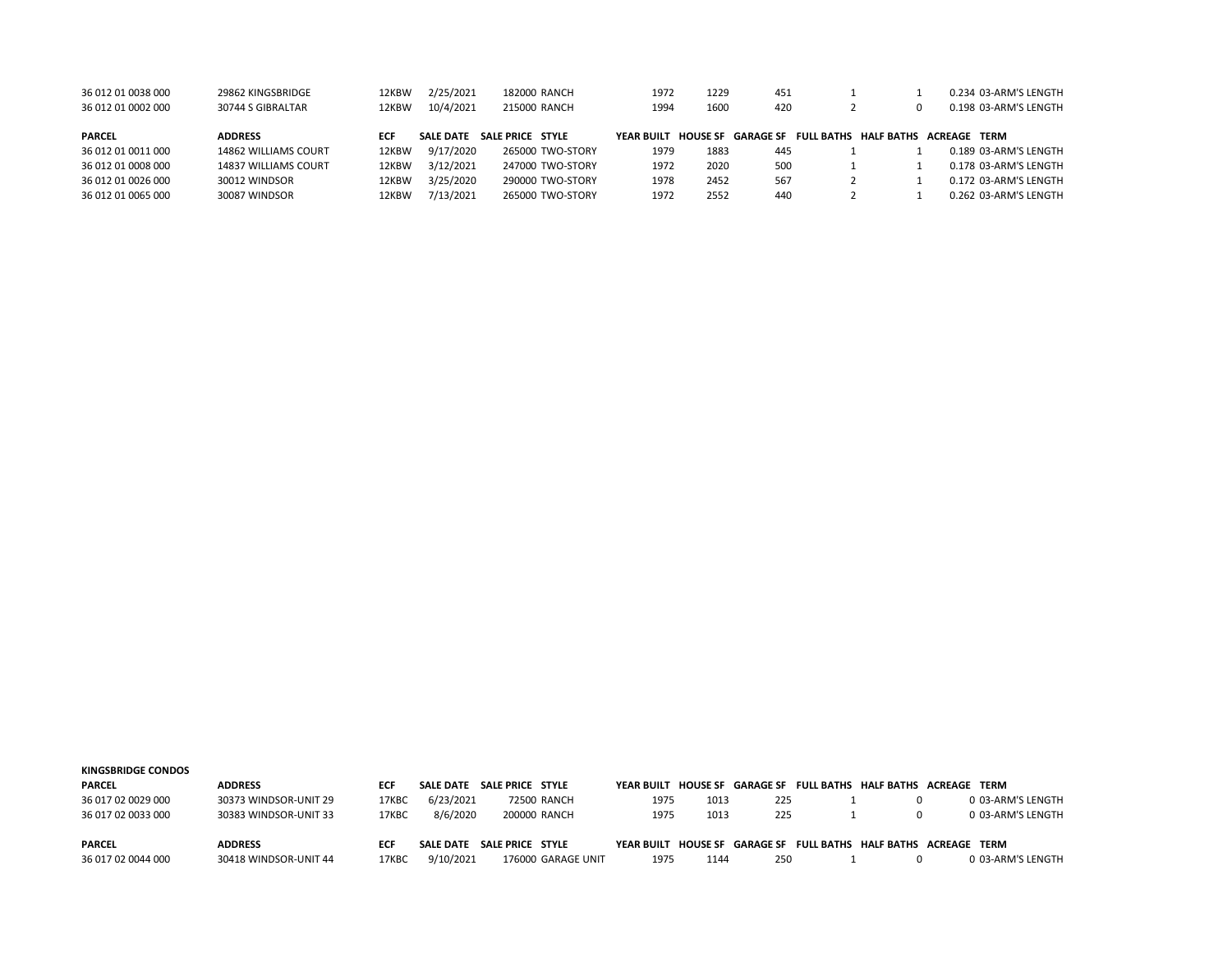| 36 017 02 0032 000 | 30379 WINDSOR-UNIT 32 | 17KBC | 8/26/2020        | 140000 GARAGE UNIT | 1975       | 1144            | 225       |  | 0 03-ARM'S LENGTH                  |
|--------------------|-----------------------|-------|------------------|--------------------|------------|-----------------|-----------|--|------------------------------------|
| 36 017 02 0020 000 | 30348 WINDSOR-UNIT 20 | 17KBC | 6/24/2020        | 127500 GARAGE UNIT | 1975       | 1144            | 225       |  | 0 03-ARM'S LENGTH                  |
| 36 017 02 0052 000 | 30438 WINDSOR-UNIT 52 | 17KBC | 6/9/2020         | 62000 GARAGE UNIT  | 1975       | 1144            | 250       |  | 0 03-ARM'S LENGTH                  |
| <b>PARCEL</b>      | <b>ADDRESS</b>        | ECF   | <b>SALE DATE</b> | SALE PRICE STYLE   | YFAR BUILT | <b>HOUSE SF</b> | GARAGE SF |  | FULL BATHS HALF BATHS ACREAGE TERM |
| 36 017 02 0003 000 | 30306 WINDSOR-UNIT 3  | 17KBC | 9/13/2021        | 110000 TWO-STORY   | 1975       | 1012            | 225       |  | 0 03-ARM'S LENGTH                  |
| 36 017 02 0047 000 | 30426 WINDSOR-UNIT 47 | 17KBC | 4/30/2021        | 200000 TWO-STORY   | 1975       | 1012            | 225       |  | 0 03-ARM'S LENGTH                  |
| 36 017 02 0047 000 | 30426 WINDSOR-UNIT 47 | 17KBC | 8/27/2019        | 162000 TWO-STORY   | 1975       | 1012            | 225       |  | 0 03-ARM'S LENGTH                  |
| 36 017 02 0007 000 | 30316 WINDSOR-UNIT 7  | 17KBC | 8/6/2020         | 148000 TWO-STORY   | 1976       | 1012            | 225       |  | 0.03-ARM'S LENGTH                  |

## METES & BOUNDS #1

PARCEL ADDRESS ECF SALE DATE SALE PRICE STYLE YEAR BUILT HOUSE SF GARAGE SF FULL BATHS HALF BATHS ACREAGE TERM 36 016 99 0005 000 30794 W JEFFERSON GMB01 10/10/2019 83000 RANCH 1950 1123 225 1 0 0 03-ARM'S LENGTH PARCEL ADDRESS ECF SALE DATE SALE PRICE STYLE YEAR BUILT HOUSE SF GARAGE SF FULL BATHS HALF BATHS ACREAGE TERM 36 017 99 0002 001 29953 W JEFFERSON GMB01 4/30/2021 157000 1.25 STORY 1940 1434 684 1 0 0 03-ARM'S LENGTH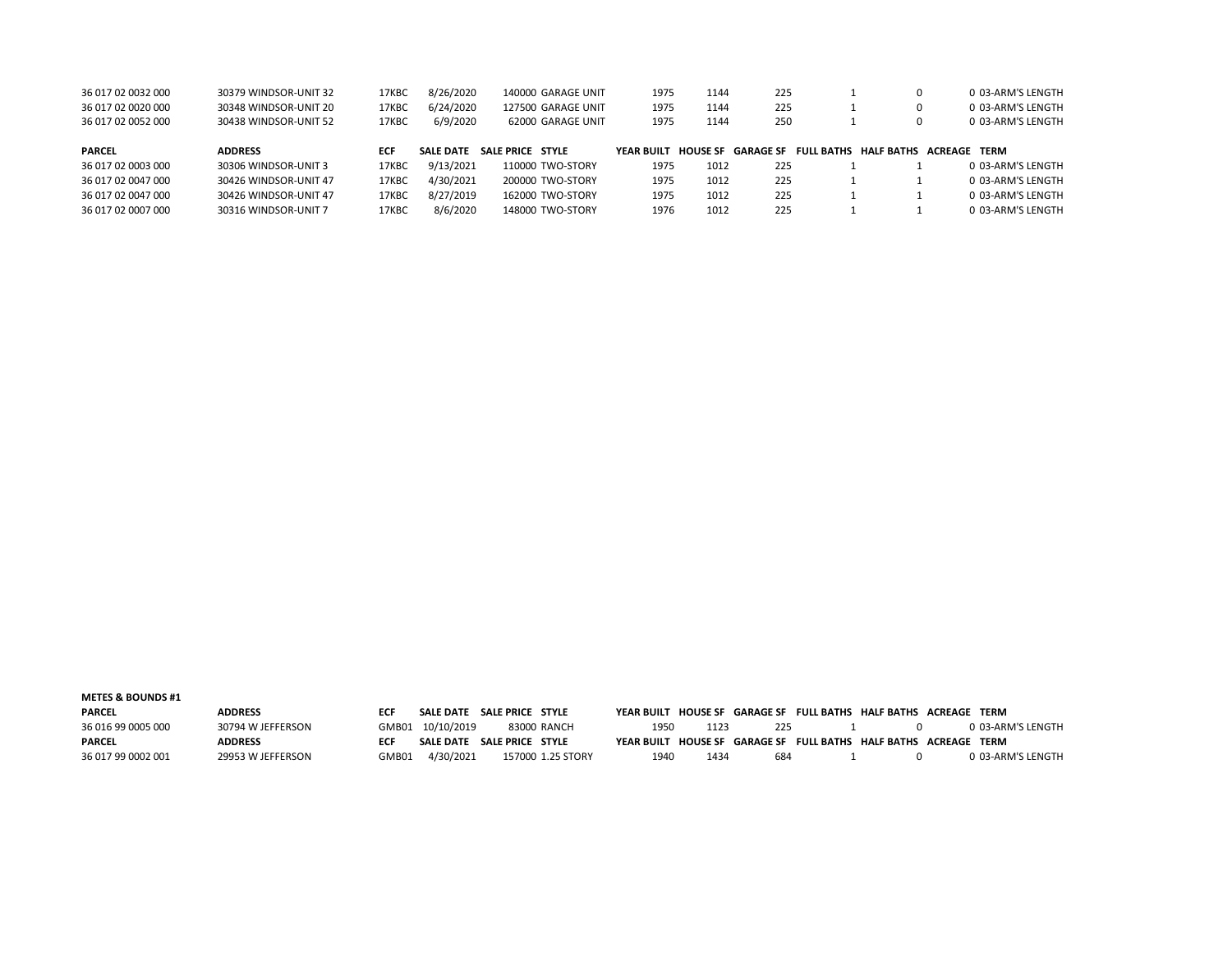## VACANT RESIDENTIAL

| <b>PARCEL</b>      | <b>ADDRESS</b> | <b>ECF</b> | SALE DATE     | SALE PRICE STYLE |                   | YEAR BUILT |      | <b>HOUSE SF GARAGE SF</b> | FULL BATHS HALF BATHS ACREAGE TERM |                                    |
|--------------------|----------------|------------|---------------|------------------|-------------------|------------|------|---------------------------|------------------------------------|------------------------------------|
| 36 017 01 0883 303 | YOUNG          |            | 9/28/2020     |                  | 117000 VACANT LOT |            |      | 0                         |                                    | 0.178 03-ARM'S LENGTH              |
| 36 018 01 0539 000 | <b>ADAMS</b>   |            | 18 12/29/2021 |                  | 40000 VACANT LOT  |            |      | 0                         |                                    | 0.1 20-MULTI PARCEL SALE REF       |
| 36 018 01 0540 000 | 30020 ADAMS    |            | 18 12/29/2021 |                  | 40000 VACANT LOT  |            |      | 0                         |                                    | 0.1 19-MULTI PARCEL ARM'S LENGTH   |
| 36 018 01 0253 000 | <b>LESLIE</b>  | 18         | 9/18/2019     |                  | 10000 VACANT LOT  |            |      | 0                         |                                    | 0.12 03-ARM'S LENGTH               |
| 36 018 01 0524 000 | <b>MUNRO</b>   | 18         | 8/28/2019     |                  | 33500 VACANT LOT  |            |      | 0                         |                                    | 0.125 19-MULTI PARCEL ARM'S LENGTH |
| 36 017 01 1496 300 | <b>LISCH</b>   | 18         | 6/21/2019     |                  | 40000 VACANT LOT  |            |      | 0                         |                                    | 0.187 03-ARM'S LENGTH              |
| 36 019 01 0021 000 | <b>ISLAND</b>  |            | 19 10/29/2021 |                  | 620000 VACANT LOT |            | 1602 | 334                       |                                    | 0.132 20-MULTI PARCEL SALE REF     |
| 36 011 01 0193 000 | 29291 LOWELL   | 112        | 8/7/2019      |                  | 250000 VACANT LOT |            |      | 0                         |                                    | 0.161 03-ARM'S LENGTH              |